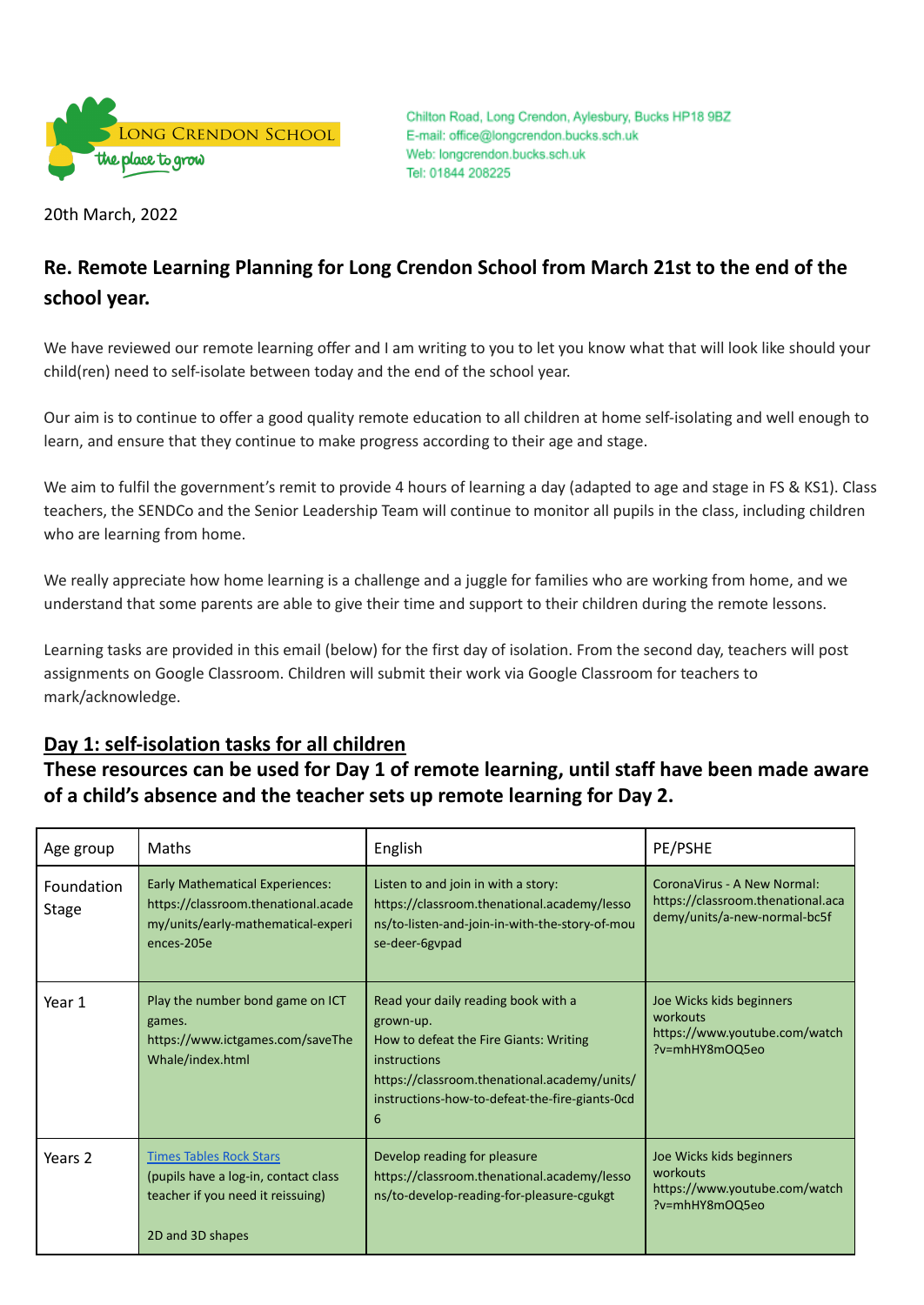|         | https://classroom.thenational.acade<br>my/units/shape-and-patterns-8ccf                                                                                                                                                |                                                                                                                                                                 |                                                                                                                      |
|---------|------------------------------------------------------------------------------------------------------------------------------------------------------------------------------------------------------------------------|-----------------------------------------------------------------------------------------------------------------------------------------------------------------|----------------------------------------------------------------------------------------------------------------------|
| Years 3 | <b>Times Tables Rock Stars</b><br>(pupils have a log-in, contact class<br>teacher if you need it reissuing)<br>Y3 - Maths revision<br>https://www.bbc.co.uk/bitesize/coll<br>ections/year-3-and-p4-maths-lesson<br>s/1 | Read for 30 mins independently<br>Y3 - Develop reading for pleasure<br>https://classroom.thenational.academy/lesso<br>ns/to-develop-reading-for-pleasure-cgukgt | KS2 PE and wellbeing BBC classes<br>https://www.bbc.co.uk/teach/sup<br>ermovers/pshe-collection/zng8vk<br>7          |
| Year 4  | Times Tables Rock Stars (pupils have a<br>log-in, contact class teacher if you need it<br>reissuing)<br>Y4 - Maths revision<br>https://www.bbc.co.uk/bitesize/coll<br>ections/year-4-and-p5-maths-lesson<br>s/1        | Read for 30 mins independently<br>Y4 - Reading and understanding texts<br>https://www.bbc.co.uk/bitesize/articles/zs7tjs<br>g                                   | KS2 PE and wellbeing BBC classes<br>https://www.bbc.co.uk/teach/cla<br>ss-clips-video/pshe-ks2-be-active/<br>zfndjhv |
| Year 5  | <b>Times Tables Rock Stars</b><br>(pupils have a log-in, contact class<br>teacher if you need it reissuing)<br>https://www.bbc.co.uk/bitesize/coll<br>ections/year-5-and-p6-maths-lesson<br>s/1                        | Read for 30 mins independently<br>https://www.naturalcurriculum.co.uk/gramm<br>ar/year-5-grammar-lessons/expanded-noun-p<br>hrases/langur-monkey/screen-1/      | KS2 PE and wellbeing BBC classes<br>https://www.bbc.co.uk/teach/cla<br>ss-clips-video/pshe-ks2-be-active/<br>zfndjhv |
| Years 6 | <b>Times Tables Rock Stars</b><br>(pupils have a log-in, contact class<br>teacher if you need it reissuing)<br>Y6 - Maths revision<br>https://www.bbc.co.uk/bitesize/coll<br>ections/year-6-and-p7-maths-lesson<br>s/1 | Read for 30 mins independently<br>Y6 - English grammar tasks<br>https://www.bbc.co.uk/bitesize/collections/y<br>ear-6-and-p7-english-lessons/1                  | KS2 PE and wellbeing BBC classes<br>https://www.bbc.co.uk/teach/cla<br>ss-clips-video/pshe-ks2-be-active/<br>zfndjhv |

## **From Day 2 of self-isolation, tasks will be posted on Google Classroom**

It is essential that parents check their child's Google Classroom account to locate these tasks, and it is helpful for parents to let the teacher know if their child is well enough to learn, via email.

Teachers will be monitoring children's progress and working with parents at home in two ways:

- 1. Submitting homework assignments on to Google Classroom
- 2. Parent and class teacher engagement, communications via email/phone/notes back and forth via Google Classroom homework notes

## **Mental Health and wellbeing during the home-school day:**

We understand that remote-learning can be challenging for staff, children and parents, and it will require patience and understanding from all parties. We recommend that mornings are spent carrying out the bulk of the school work whilst the children are fresh, and the afternoons are better suited to doing more practical activities, playing outside, playing with siblings and helping with chores.